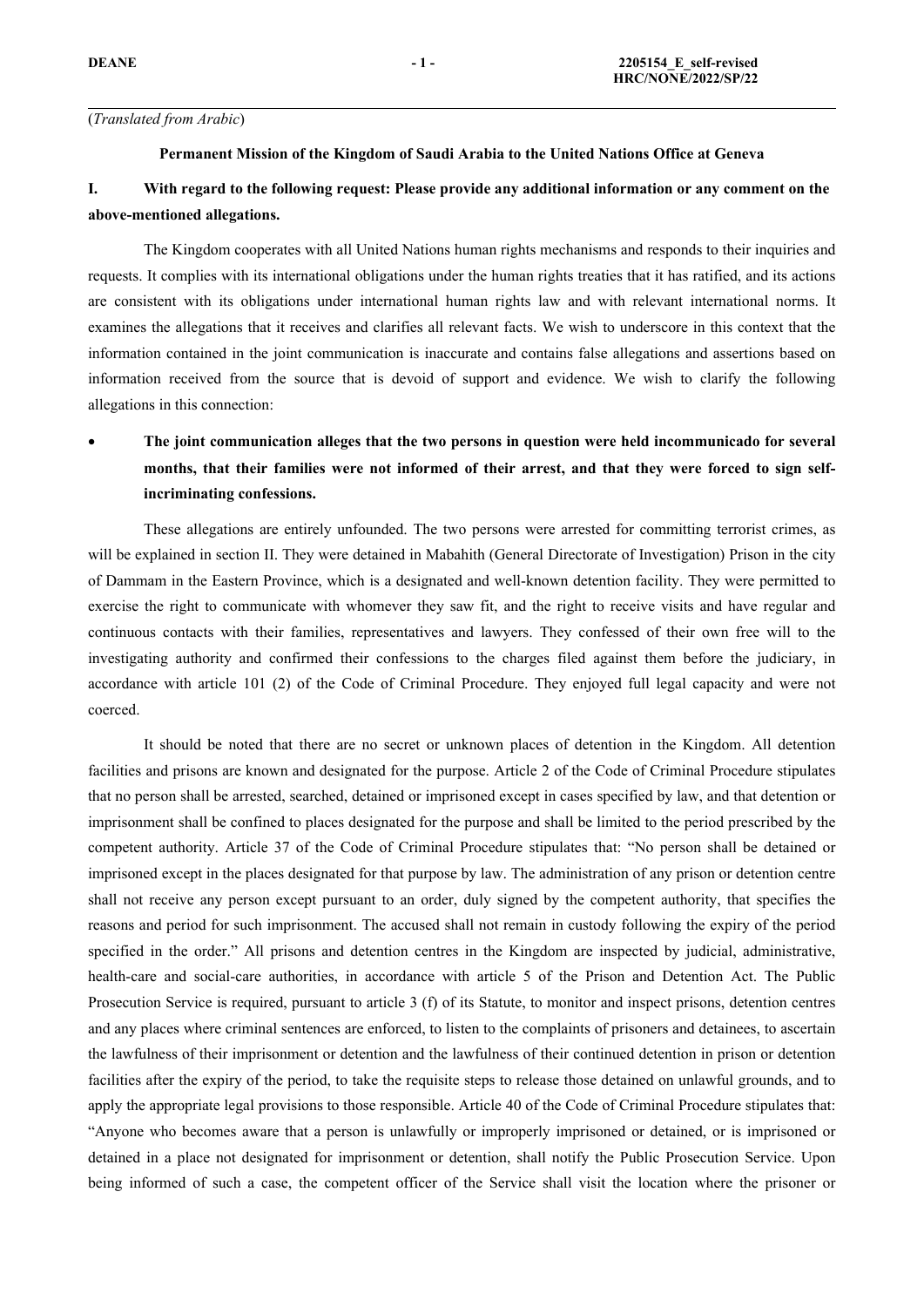detainee is being held, conduct an investigation, and order the release of the prisoner or detainee if his or her imprisonment or detention is illegal. The officer shall prepare <sup>a</sup> repor<sup>t</sup> on the incident and submit it to the competent authority so that legal action may be taken against those responsible."

c **The joint communication states that the Grand Fourth Criminal Court in Bahrain sentenced Mr. Jaafar Sultan and Mr. Thamer to life imprisonment in absentia on charges of joining <sup>a</sup> terrorist group; importing and possessing explosive materials; and agreeing to and assisting in training individuals to commit terrorist acts. The sentence was allegedly based on confessions from both extracted under duress.**

The Court reviewed the judgments handed down against the defendants by the Grand Fourth Criminal Court in the Kingdom of Bahrain and took the convictions into account in its judgment.

c **The joint communication alleges that the persons in question could not resort to any remedy to challenge the lawfulness of their detention (in accordance with article 9 of the Universal Declaration of Human Rights).**

The Kingdom underscores that the right to challenge the lawfulness of <sup>a</sup> person'<sup>s</sup> arrest or detention is guaranteed by article 115 of the Code of Criminal Procedure, which stipulates that: "Upon the arrest of the accused, the original text of the arrest warrant shall be delivered to the director of the detention centre, who shall sign <sup>a</sup> copy of the warrant as an acknowledgement of receipt. Pretrial detainees may lodge <sup>a</sup> complaint against the order to detain them or to extend their detention. The complaint shall be submitted to the head of the investigating authority, the head of the branch or the head of the department, as appropriate, and <sup>a</sup> decision shall be taken within five days of the date of submission." The Public Prosecution Service is independent and forms par<sup>t</sup> of the judiciary in legal terms. According to the Statute of the Public Prosecution Service, no one has the right to interfere in its work. All the Kingdom'<sup>s</sup> laws fully guarantee the rights of defendants from the time of their arrest until their release, and all defendants are entitled to institute proceedings before <sup>a</sup> court to determine the legality of their detention. These provisions are consistent with articles 3, 8, 9 and 10 of the Universal Declaration of Human Rights.

II. With regard to the following requests: Please explain whether Mr. Sultan's and Mr. Thamer's arrest **and subsequent detention are in compliance with international human rights law and standards, and whether their trial was conducted in <sup>a</sup> manner consistent with international due process and fair trial norms and standards. Within this context, please provide information on whether there has been any** investigation, and if so, what was the result, on the allegations of torture or other cruel, inhuman or **degrading treatment or punishment. If no investigation was conducted, please explain why.**

The persons in question were arrested for smuggling explosive materials into the Kingdom from the Kingdom of Bahrain. Following their interrogation, they confessed to having committed the crime as well as <sup>a</sup> number of terrorist crimes that threatened the security of the Kingdom, including participation in training courses in foreign terrorist camps with <sup>a</sup> view to perpetrating terrorist crimes. These constituted valid grounds for their detention and trial. The Terrorist Crimes and their Financing Act (2013) requires action to combat such crimes and to punish the perpetrators in order to preserve the security and safety of both the internal community and the international community. Such measures are consistent with international norms and with the United Nations Global Counter-Terrorism Strategy to preven<sup>t</sup> and combat terrorism.

With regard to the question as to whether the detention of the persons in question complies with **international human rights law and standards:**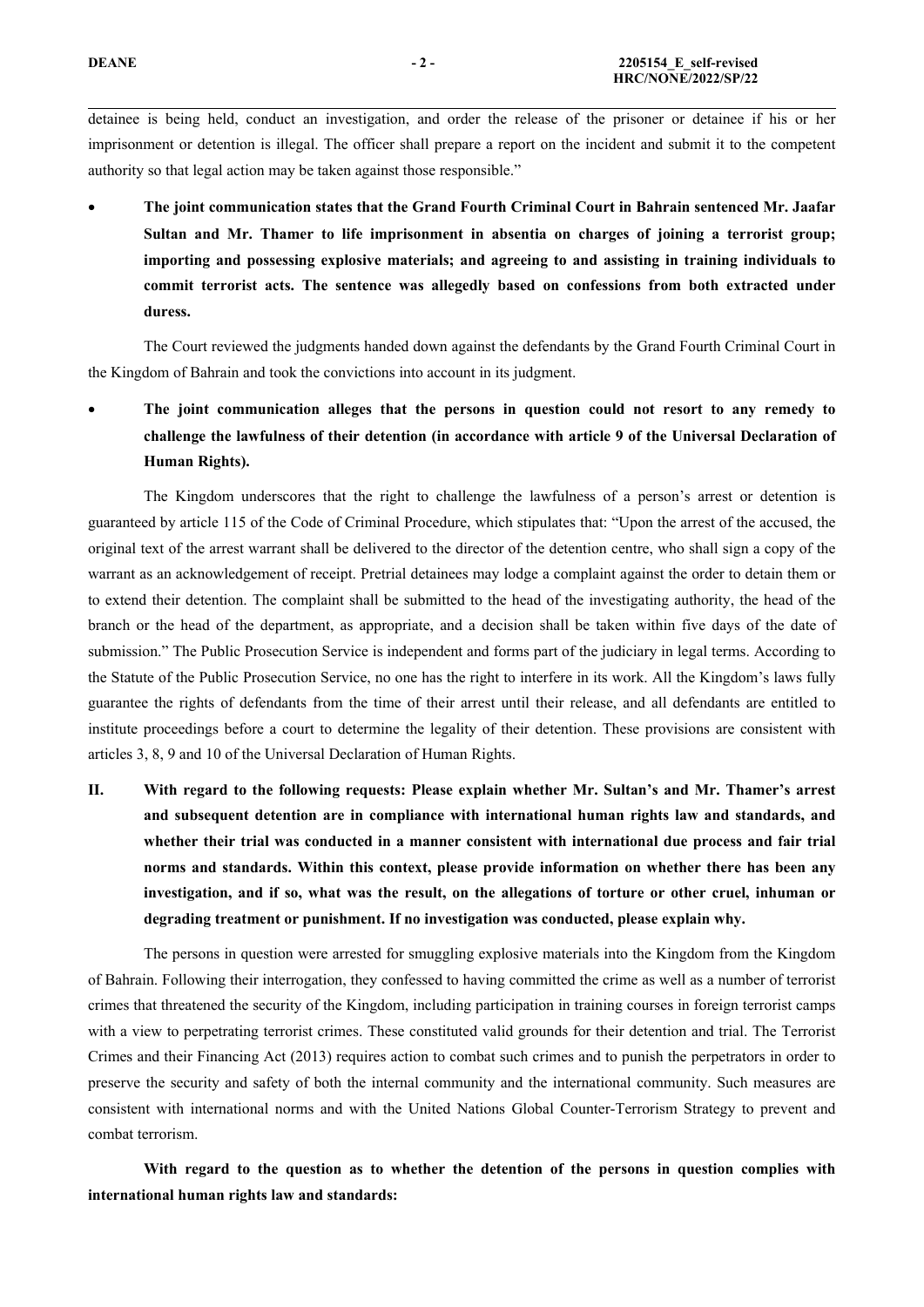The persons in question were arrested pursuan<sup>t</sup> to article 33 of the Code of Criminal Procedure and they were detained pursuan<sup>t</sup> to article 2 of the Terrorist Crimes and their Financing Act (2013). Their detention was extended pursuan<sup>t</sup> to article 5 of that Act, since they were accused of committing <sup>a</sup> number of terrorist crimes, including those listed below:

- c Smuggling of 11 bags containing 30.87 kilograms of explosive materials and 50 detonating capsules, and hiding them away with <sup>a</sup> view to carrying out terrorist crimes aimed at undermining the security of the Kingdom and targeting law enforcement officers and vital installations;
- c Membership of <sup>a</sup> terrorist entity that planned to carry out belligerent terrorist operations in the Kingdom;
- c Communicating with terrorists inside the Kingdom and supporting them in the perpetration of terrorist crimes;
- c Receiving training in terrorist camps outside the Kingdom in the use, manufacture and supply of weapons and explosives, and in the conduct of military operations with <sup>a</sup> view to perpetrating terrorist crimes in the Kingdom for the benefit of an enemy State;
- c Smuggling raw materials for the manufacture of explosives into the Kingdom by placing them in <sup>a</sup> secret vehicle storage compartment and then burying them in <sup>a</sup> sandy area; storing the site coordinates in <sup>a</sup> mobile phone and providing them to <sup>a</sup> terrorist for use in the perpetration of terrorist crimes.

On completing the investigations, the investigating authority (the Public Prosecution Service) decided that the evidence was sufficient to charge the two suspects pursuan<sup>t</sup> to article 126 of the Code of Criminal Procedure, which stipulates that: "If the Public Prosecution Service is of the opinion, once the investigation has been concluded, that there is sufficient evidence against the accused, the case shall be referred to the competent court and the accused shall be summoned to appear before it." The Public Prosecution Service referred the casefile to the competent court and the two accused were summoned to appear before it, in accordance with article 15 of the Code, which stipulates that: "The Public Prosecution Service shall, pursuan<sup>t</sup> to its Statute, institute and pursue criminal proceedings before the competent court." Articles 3 (b) and (c) of the Statute also authorize the Public Prosecution Service to institute proceedings, close cases and conduct prosecutions before judicial bodies, in accordance with the law and all implementing regulations. When the two accused appeared before the court in the presence of the Public Prosecutor, the Public Prosecutor'<sup>s</sup> charges were read out to them and they were provided with <sup>a</sup> copy thereof, in accordance with article 160 of the Code of Criminal Procedure, which stipulates that: "During the arraignment, the court shall inform the accused of the charges against him, read out and explain the indictment, provide him with <sup>a</sup> copy thereof, and call upon the accused to plead thereto." The court informed them that they were entitled to seek the assistance of <sup>a</sup> lawyer to defend them in the case, in accordance with article 4 (1) of the Code. If they lacked the financial means to seek the assistance of <sup>a</sup> lawyer, they could ask the court to appoint <sup>a</sup> lawyer to defend them at the State'<sup>s</sup> expense, in accordance with article 139 of the Code. They requested the appointment of <sup>a</sup> number of lawyers to defend them in the case. At another hearing they requested the appointment of <sup>a</sup> lawyer at the State'<sup>s</sup> expense and their reques<sup>t</sup> was granted. The trial continued, and the court refrained from issuing <sup>a</sup> verdict until it had heard the statements of all parties, including all defence pleas that had been presented orally and in writing, and had examined the records of the evidence collected. The court then closed the proceedings in their presence. The casefile was studied in accordance with article 172 of the Code, which stipulates that any of the parties may provide the court with written information regarding the case for inclusion in the casefile, and article 173 of the Code, which stipulates that the court shall first hear the prosecutor'<sup>s</sup> indictment and then the plea by the defendant or his legal representative or lawyer. The court shall then hear the claimant regarding the private right of action, to be followed by the response of the defendant or his legal representative or lawyer. Each of the parties shall be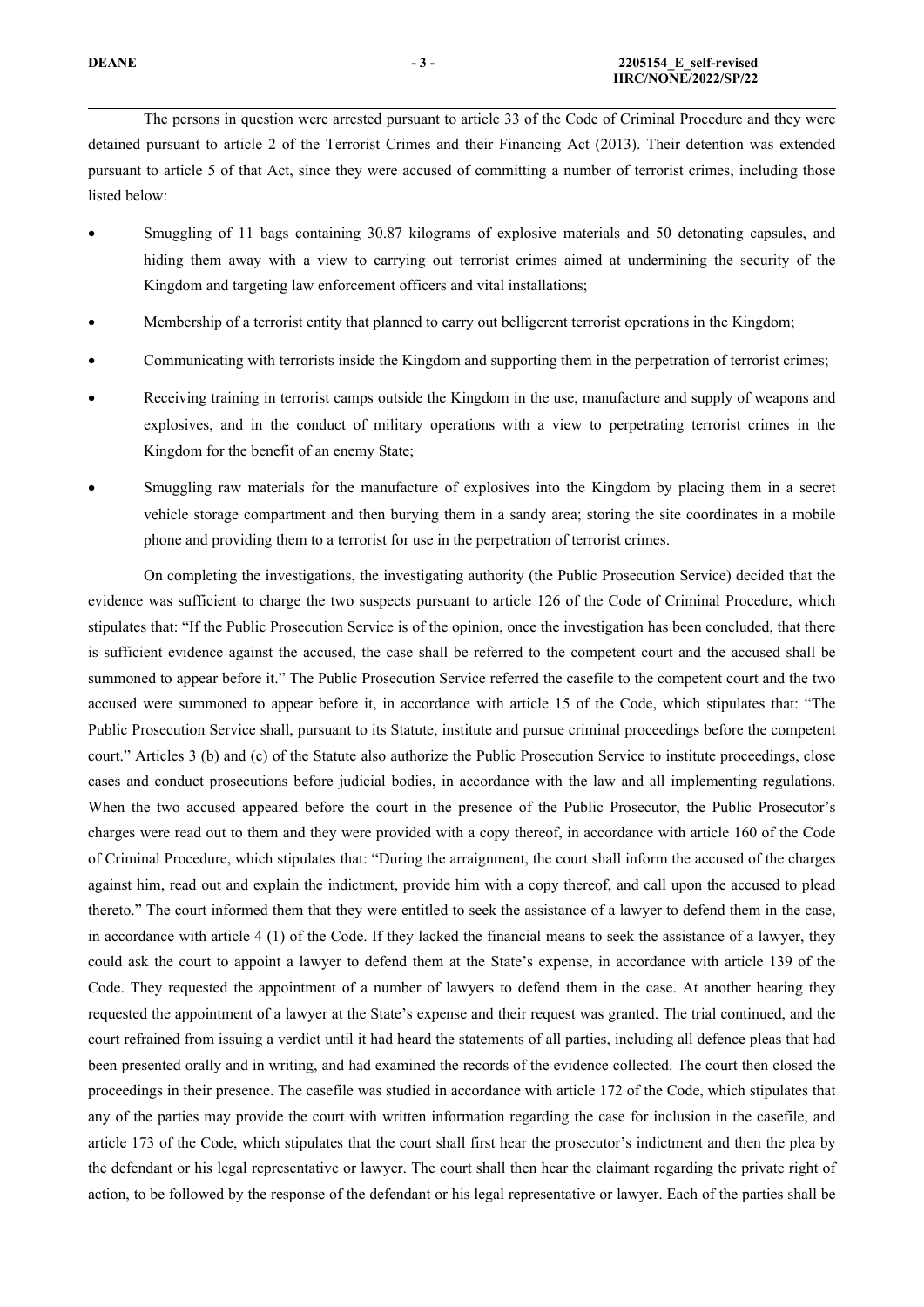entitled to comment on the statements of the other parties, the defendant being the last to address the court. The court shall then deliver its judgment, either of acquittal or of conviction with the imposition of <sup>a</sup> penalty, and in both instances the court shall also rule on the civil party'<sup>s</sup> petition. The case of the two persons in question was considered by three judges in the court of first instance, in accordance with article 20 of the Judiciary Act, which stipulates that: "The criminal court shall be composed of the following specialized chambers: chambers for *qisas* and *hudud* cases [which carry, respectively, retaliatory and predetermined penalties]; chambers for *ta'ziri* cases [which carry discretionary penalties]; and chambers for juvenile cases. Each chamber shall be composed of three judges, excep<sup>t</sup> for cases specified by the Supreme Judicial Council, which shall be considered by <sup>a</sup> single judge." The court of first instance sentenced them to death.

After the judgment by the court of first instance was handed down, the persons in question were granted the right to lodge an appeal against the judgment within 30 days of the date on which they received <sup>a</sup> copy thereof, in accordance with article 192 (1) of the Code of Criminal Procedure, which stipulates that: "The convicted person, the prosecutor or the civil claimant may, within the legally prescribed time limit, appeal or reques<sup>t</sup> scrutiny of judgments handed down by courts of first instance. The court that hands down the judgment shall inform them of this right when delivering the judgment." Once the objection was filed, it was considered by the judges of the court of first instance, who confirmed their judgment. The entire file was then referred to the appeal court, in accordance with article 196 of the Code, which stipulates that: "The chamber that rendered the challenged judgment shall examine the grounds on which the objection is based without hearing submissions, unless necessary, and may amend or uphold the judgment as it sees fit. If it upholds the judgment, it shall refer the case, together with copies of all its records and documents, including the statement of objection, to an appeal court. If it amends the judgment, all the parties to the case shall be so informed and the normal procedural rules shall apply." Whenever <sup>a</sup> death sentence is imposed, the casefile must be referred to <sup>a</sup> court of appeal even if none of the parties has lodged an appeal. Article 194 of the Code stipulates that: "The time limit for filing an appeal or <sup>a</sup> reques<sup>t</sup> for review is 30 days. If no appeal is filed during that period, the right of appeal and review shall expire. If <sup>a</sup> death sentence is handed down, it shall be submitted to the court of appeal for review, even if none of the parties submits <sup>a</sup> request." The chamber assigned to hear the case in the appeal court was composed of five judges, in accordance with article 15 (1) of the Judiciary Act, which stipulates that: "Each district shall have one or more appeal courts, which shall comprise various specialized chambers, each consisting of three judges, with the exception of the criminal chamber hearing cases involving the death penalty, which shall be composed of five judges." The several sessions held to consider the case of the persons in question in the Appeal Court were attended by the Public Prosecutor, the defendants and their lawyers, in accordance with article 197 (1) of the Code of Criminal Procedure, which stipulates that: "The Appeal Court shall schedule <sup>a</sup> session to consider the petition for appeal or scrutiny and, if it decides to hear submissions, it shall notify the parties concerned to attend that session." The Court then examined the casefile of the persons in question and heard the statements of all the parties involved, in accordance with article 197 (2) of the Code, which stipulates that: "The Appeal Court shall consider the petition for appeal or scrutiny on the basis of the documents contained in the casefile and on the basis of new pleadings or information submitted by the parties to suppor<sup>t</sup> their challenge, as per the memorandum of appeal. Having heard from the parties to the petition for appeal or scrutiny (if it has decided to hear submissions), the Court shall decide either to uphold the judgment or to overturn it, either fully or in part, and shall issue its own judgment in that regard." The Appeal Court upheld the ruling to impose the death sentence on the persons concerned. Should an appeal court impose <sup>a</sup> death sentence or uphold such <sup>a</sup> ruling, it is legally mandatory under article 199 of the Code to refer the casefile to the Supreme Court, even if none of the litigants so request. It was referred to the Supreme Court in accordance with article 10 of the Code, which stipulates that: "Death sentences imposed or upheld by an appeal court shall not be final until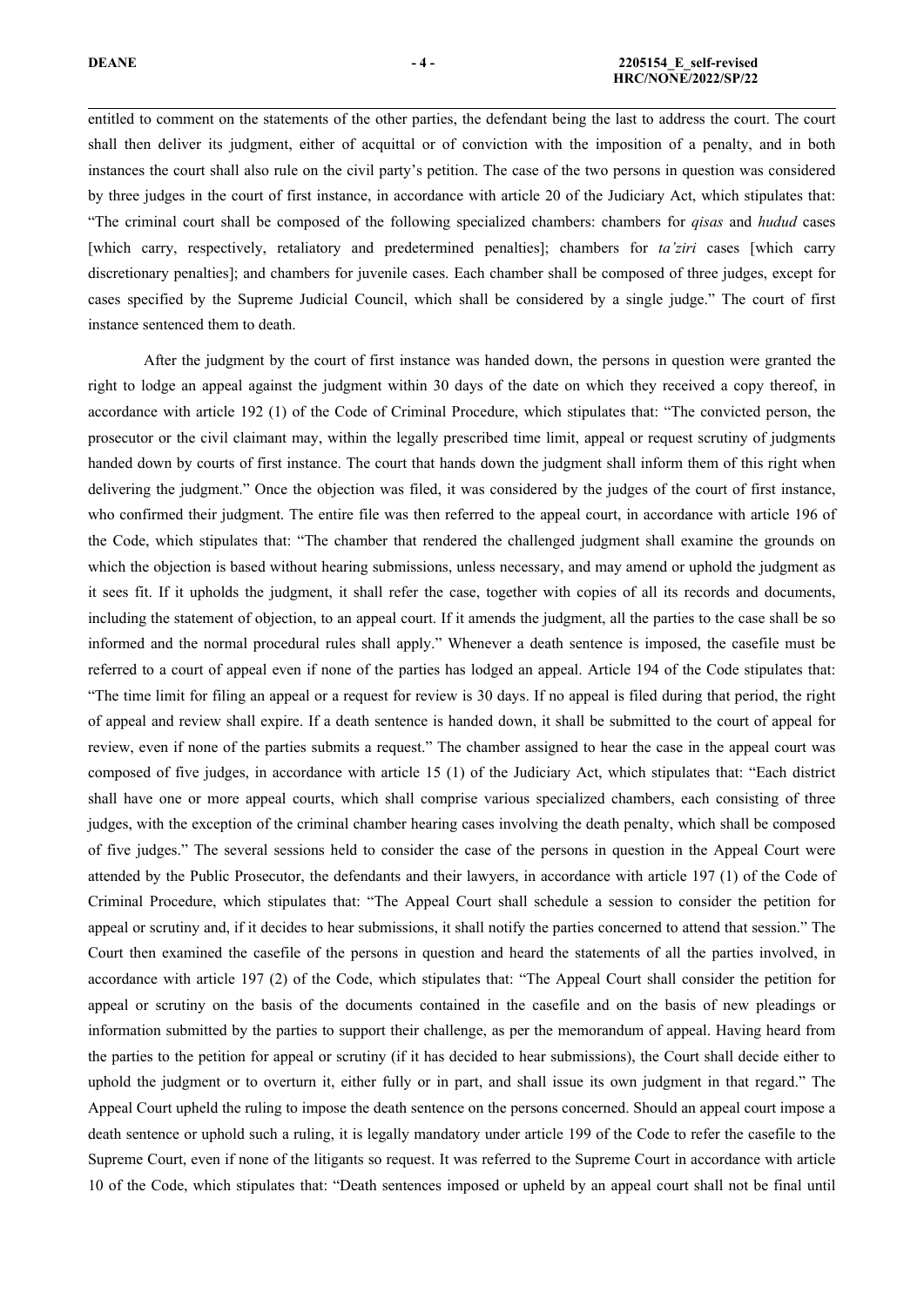they have been confirmed by the Supreme Court." Article 198 of the Code stipulates that: "The convicted person, the public prosecutor or the civil claimant may lodge an objection in cassation with the Supreme Court against judgments or rulings delivered or upheld by an appeal court." The chamber assigned to hear the case in the Supreme Court is composed of five judges, in accordance with article 10 (4) of the Judiciary Act, which states that, without prejudice to the provisions of article 13 of the Act, the Supreme Court shall exercise its jurisdiction through specialized chambers, each of which shall be composed of three judges, with the exception of the criminal chamber that hears cases involving the death penalty, which shall be composed of five judges. Each chamber has <sup>a</sup> president. The persons in question are currently detained on the basis of their conviction of terrorist crimes. Their cases remain under judicial review in the Supreme Court.

The procedures and safeguards observed in the case of the persons in question are consistent with international fair trial and due process standards, including safeguards guaranteeing protection of the rights of persons facing the death penalty, in accordance with the provisions of Economic and Social Council (ECOSOC) resolution No. 50/1984 of 25 May 1984.

It should be noted that the death penalty is imposed only for the most serious crimes and in extremely limited circumstances. It is not imposed or implemented until judicial proceedings at all levels of jurisdiction have been completed. The Kingdom'<sup>s</sup> legislation provides all guarantees of <sup>a</sup> fair trial and due process that are consistent with the Kingdom'<sup>s</sup> international human rights obligations. The case must be heard by <sup>a</sup> bench of three judges in the court of first instance. The judgment is then referred to the appeal court, even if no party has filed an appeal, and is reviewed by <sup>a</sup> bench of five judges. If the appeal court endorses the death sentence, the case is referred to the Supreme Court and is reviewed by <sup>a</sup> bench of five judges. If the Supreme Court endorses the judgment, all stages of the proceedings have been completed and the judgment becomes final and enforceable, pursuan<sup>t</sup> to article 210 of the Code of Criminal Procedure. Judgments are also deemed to be final pursuan<sup>t</sup> to article 212 of the Code.

We wish to underscore in this connection that the Kingdom'<sup>s</sup> legislation guarantees the right of all accused persons to <sup>a</sup> fair and public trial before an independent judiciary by providing numerous statutory safeguards, including those guaranteed by article 38 of the Basic Law of Governance, which states that there can be no offence and no penalty save on the basis of sharia or statutory provisions. In addition, article 3 of the Code of Criminal Procedure stipulates that no one may be sentenced to <sup>a</sup> criminal penalty save for an act that is prohibited by sharia or statutory law. Accordingly, Kingdom'<sup>s</sup> legislation contains many procedural guarantees that control the conduct of criminal proceedings and guarantee the rights of the accused by ensuring that all persons are presumed innocent until proven guilty by <sup>a</sup> final judgment. The allegations of torture are entirely unfounded. The persons in question were not tortured, since the Kingdom'<sup>s</sup> legislation prohibits the infliction of physical or moral harm on persons under arrest and their subjection to torture or degrading treatment. The interrogation of accused persons must be conducted in <sup>a</sup> manner that does not influence their will to make statements. They may not be required to take an oath or be subjected to coercive measures. Torture is criminalized and punishable under the Kingdom'<sup>s</sup> legislation. The Public Prosecution Service is required to investigate crimes in accordance with its legally prescribed mandate. It is independent and forms par<sup>t</sup> of the judiciary in legal terms. According to the Statute of the Public Prosecution Service, no one has the right to interfere in its work. We wish to underscore that the Kingdom complies with its international obligations under the human rights treaties that it has ratified. Pursuant to article 47 of the Basic Law of Governance, citizens and residents have equal rights of recourse to law. Persons who have suffered damages are entitled to seek compensation pursuan<sup>t</sup> to articles 153 and 215 of the Code of Criminal Procedure, and persons whose rights have been violated can lodge <sup>a</sup> complaint in accordance with the available legal remedies. The State institutions have <sup>a</sup> legal obligation to ensure that all individuals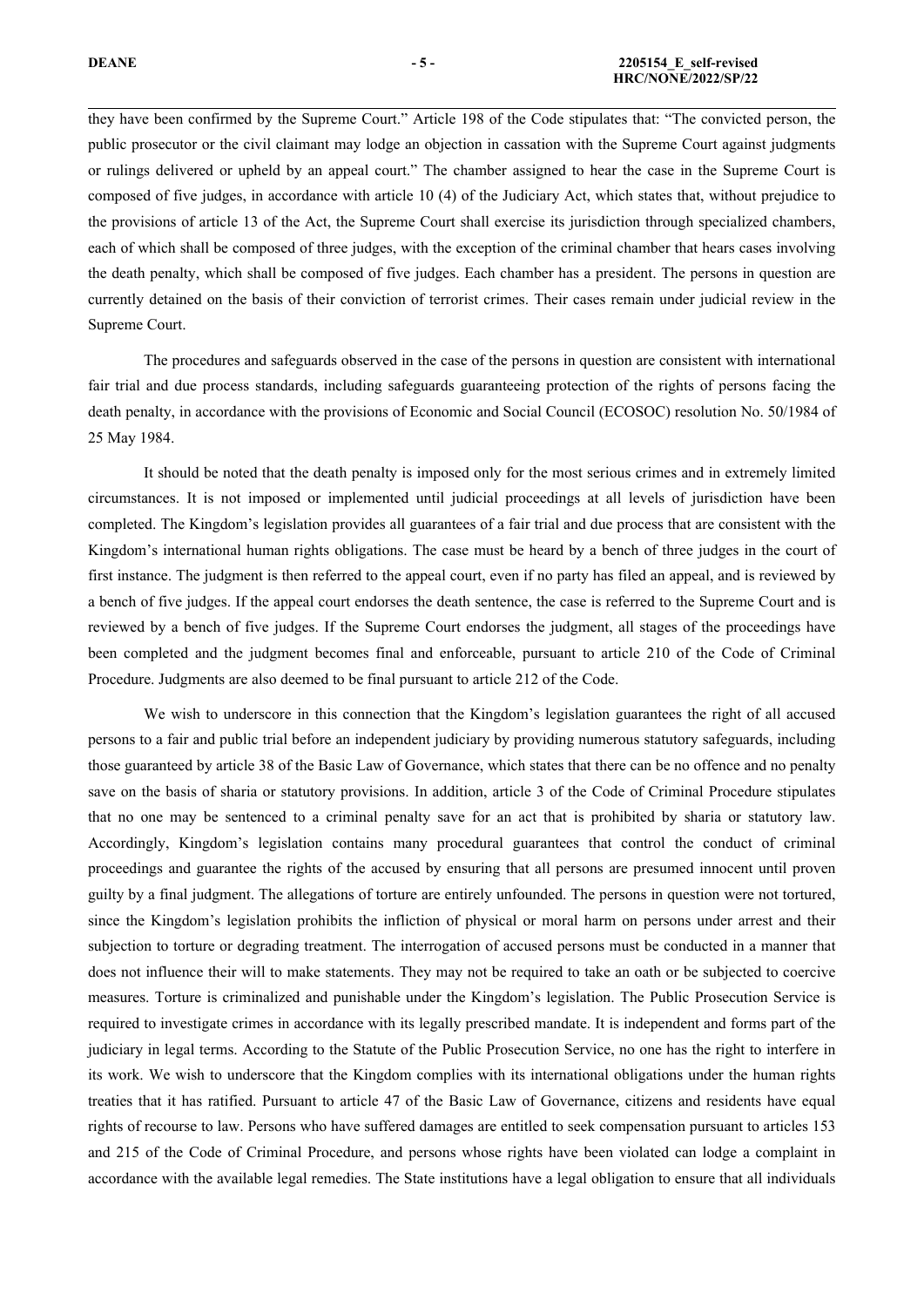are treated fairly, regardless of their religion, race, gender or nationality. If any such institution or its representative violates any rights, there are <sup>a</sup> number of mechanisms that guarantee effective human rights safeguards, in accordance with the applicable legal procedures. They include the judiciary and governmental and non-governmental human rights institutions. This is consistent with article 5 of the Universal Declaration of Human Rights and with articles 2, 15 and 16 of the Convention against Torture and Other Cruel, Inhuman or Degrading Treatment or Punishment.

We wish to reiterate in this context that torture is criminalized and punishable under the Kingdom's legislation, which includes <sup>a</sup> number of safeguards and measures aimed at ensuring that no detainee or prisoner is subjected to torture, ill-treatment or any other cruel, inhuman or degrading treatment. Article 2 of the Code of Criminal Procedure stipulates that arrested persons shall not be subjected to physical or mental harm and shall not be subjected to torture or degrading treatment. Article 36 of the Code requires that detained persons be treated decently and that they should not be subjected to physical or mental harm. They must be informed of the reasons for their detention and they are entitled to notify <sup>a</sup> person of their choice thereof. Article 102 of the Code requires the interrogation of accused persons to be conducted in <sup>a</sup> manner that does not influence their will to make statements. They may not be required to take an oath or be subjected to coercive measures. Furthermore, they may not be interrogated outside the premises of the investigating authority unless the investigator deems such action to be necessary.

Article 28 of the Prison and Detention Act prohibits the use of violence of any kind against prisoners or detainees and requires disciplinary measures to be taken against any civilian or military officials who perpetrate such acts, without prejudice to any criminal penalty that they may also incur. Pursuant to article 2 (8) of Royal Decree No. 43 of 1377 A.H. (1958 A.D.), public officials who, in the course of their duties, inflict ill-treatment or use coercion such as torture, cruelty, confiscation of property or denial of personal liberties, including exemplary punishment, imposition of fines, imprisonment, exile or mandatory residence in <sup>a</sup> certain place and illegal entry into private dwellings, face imprisonment for up to 10 years. All prisons and detention facilities in the Kingdom are subject to oversight and inspection, and the necessary measures are taken in the event of any violation. Members of the Public Prosecution Service monitor criminal investigation officers in the performance of their investigative duties, in accordance with article 25 of the Code of Criminal Procedure.

With <sup>a</sup> view to enhancing oversight mechanisms and safeguarding the rights of prisoners and detainees, the Human Rights Commission, pursuan<sup>t</sup> to article 5 (6) and (7) of its Statute, is entitled to visit prisons and detention centres at any time, without the need for permission from the competent authority, to receive and verify complaints relating to human rights, and to take the corresponding legal measures. In addition, the National Society for Human Rights, which is <sup>a</sup> civil society association, visits prisons and detention facilities and receives complaints. Offices have been opened in prisons for the Public Prosecution Service, and in some of them also for the Human Rights Commission and the National Society for Human Rights, so that they can monitor inmates' conditions of detention and receive complaints on the spot. The Kingdom'<sup>s</sup> legislation requires all State bodies to guarantee justice for all, regardless of their religion, race, gender or nationality. If any such authority or its representative violates any rights, there are <sup>a</sup> number of mechanisms that guarantee effective human rights safeguards, in accordance with the applicable legal procedures. They include the judiciary and governmental and non-governmental human rights institutions.

The Kingdom is committed to the human rights treaties that it has ratified, including the Convention against Torture and Other Cruel, Inhuman or Degrading Treatment or Punishment, which is deemed to constitute par<sup>t</sup> of its legislation. This is consistent with the Kingdom'<sup>s</sup> human rights obligations.

The persons in question confessed of their own free will to the investigating authority and confirmed their confessions to the charges filed against them before the judiciary, in accordance with article 101 (2) of the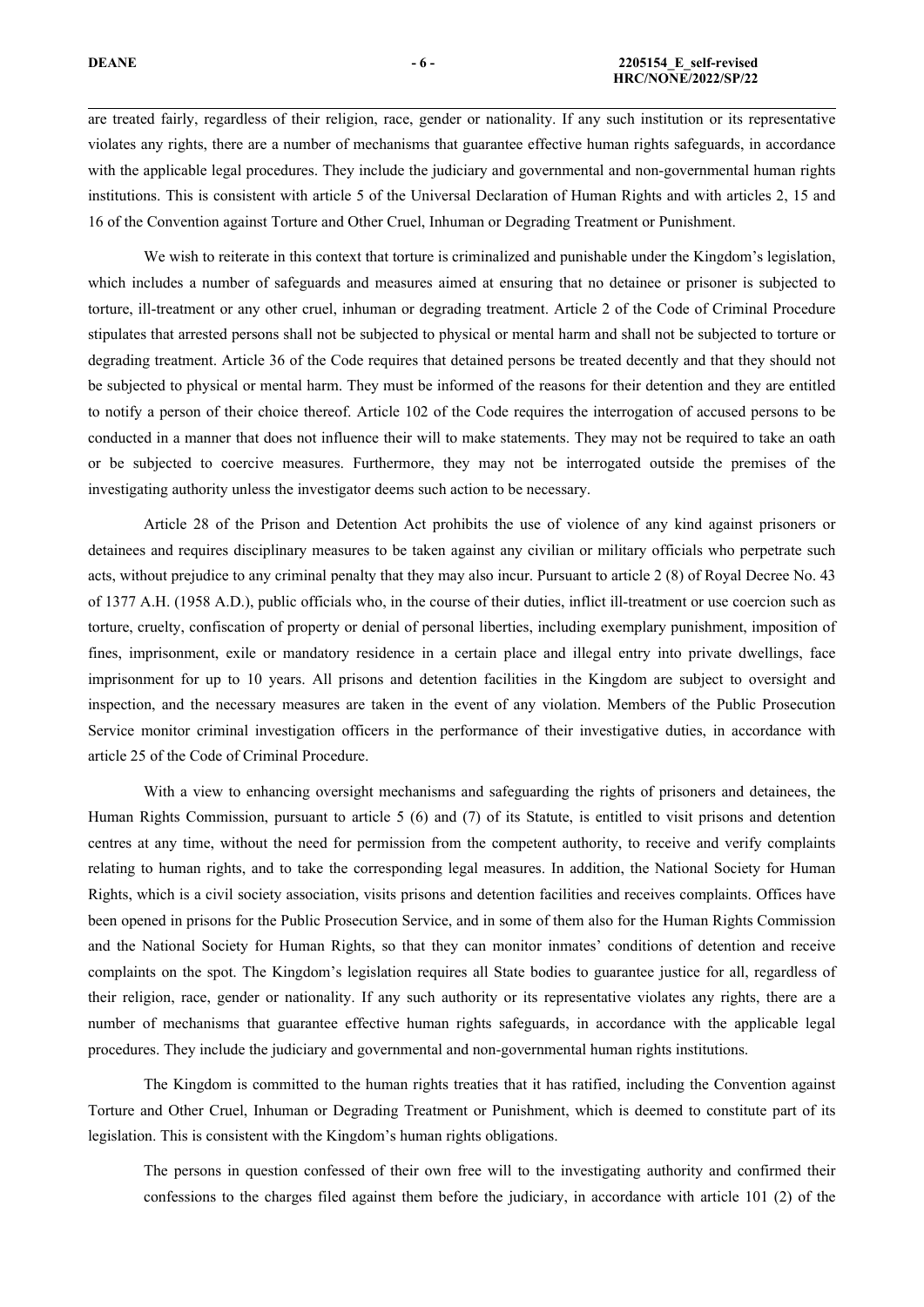Code of Criminal Procedure. They enjoyed full legal capacity and were not coerced, as already stated in section I above. The Court concluded, on taking the necessary measures to investigate the allegations, that they did not appear to be valid. The judge does not rely solely on the confession as evidence, but rather on the proof obtained from the evidence, including the records of the arrest and investigations, witness statements, and the discussions and statements stemming from the legal proceedings. A number of measures may be taken to that end, including hearings of witnesses, and recourse to experts, including forensic experts, for inspections and assistance, inasmuch as the trial is the final investigation requiring safeguards and protection for the parties to the case. Article 161 of the Code of Criminal Procedure stipulates that if the accused at any time confesses to the offence with which he is charged, the court shall hear his statements in detail and discuss them with him. Evidence that is proven to have been obtained through torture contravenes the provisions of the Islamic sharia and relevant legislation. According to article 187 of the Code of Criminal Procedure, any action that is inconsistent with the provisions of the Islamic sharia and the legislation derived therefrom is null and void.

# III. With regard to the request for information on the current conditions of detention of Mr. Sultan and Mr. **Thamer, including with regard to contacts with their families and lawyers, and how these conditions are consistent with the provisions of the Standard Minimum Rules for the Treatment of Prisoners (The Mandela Rules):**

The persons in question are treated in <sup>a</sup> manner that preserves their dignity and guarantees all their rights, just like other detainees and prisoners, and they enjoy the right to receive visits and to have regular and continuous contacts with their families, representatives and lawyers. They also receive the necessary medical care. They are in good health and are not suffering from any illnesses.

All detainees and prisoners undergo <sup>a</sup> medical examination upon arrival in prison, and periodically thereafter, in accordance with article 5 of the Medical Services Regulations. Medical care is available for all prisoners and detainees, in accordance with article 22 of the Prison and Detention Act. All prisons and detention centres in the Kingdom are subject to judicial, administrative, health and social inspections, in accordance with article 5 of the Prison and Detention Act, which stipulates that: "All prisons and detention centres in the Kingdom are subject to judicial, administrative, health and social inspections, in accordance with the implementing regulations." They enjoy the right to visits and communications, in accordance with article 12 of the Act. Every detainee or prisoner has the right to lodge <sup>a</sup> complaint pursuan<sup>t</sup> to article 39 of the Code of Criminal Procedure, which stipulates that: "Any prisoner or detainee shall have the right to submit, at any time, <sup>a</sup> written or oral complaint to <sup>a</sup> prison or detention centre officer and reques<sup>t</sup> that he communicate it to <sup>a</sup> member of the Public Prosecution Service. The officer shall accep<sup>t</sup> and promptly communicate the complaint after registering it in the relevant file, and shall provide the prisoner or detainee with an acknowledgement of receipt. The administration of the prison or detention centre shall reserve an independent office for the member of the Public Prosecution Service who is tasked with monitoring cases involving prisoners or detainees."

These provisions are consistent with those of the Standard Minimum Rules for the Treatment of Prisoners (The Mandela Rules), rule 24 (1) of which stipulates that: "The provision of health care for prisoners is <sup>a</sup> State responsibility. Prisoners should enjoy the same standards of health care that are available in the community." They are also consistent with rule 56 (1), which stipulates that "every prisoner shall have the opportunity each day to make requests or complaints to the prison director or the prison staff member authorized to represen<sup>t</sup> him or her", with rule 30 concerning medical examinations, with rule 58 concerning visits and communications, and with principle 24 of the Body of Principles for the Protection of All Persons under Any Form of Detention or Imprisonment, which stipulates that: "A proper medical examination shall be offered to <sup>a</sup> detained or imprisoned person as promptly as possible after his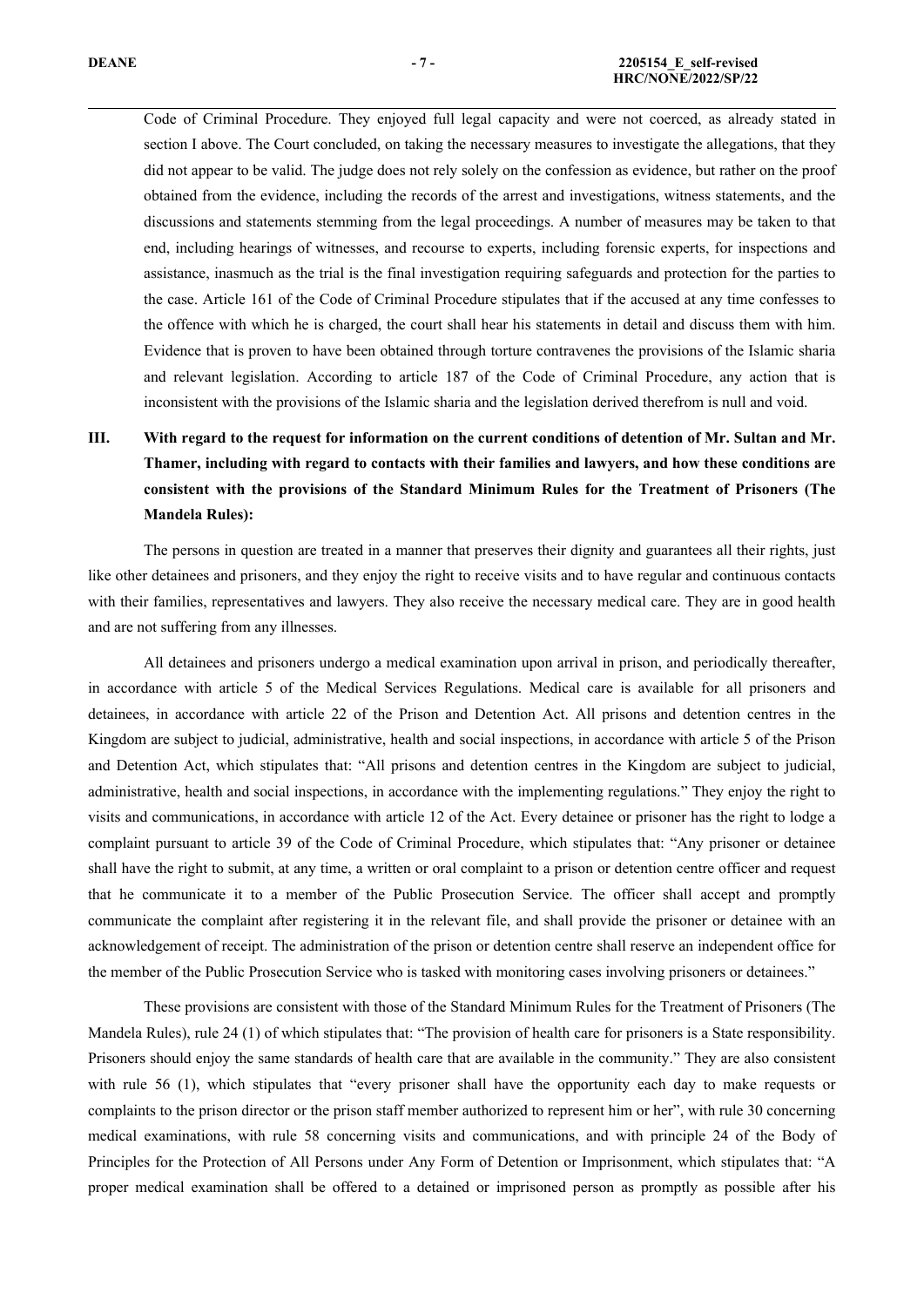admission to the place of detention or imprisonment, and thereafter medical care and treatment shall be provided whenever necessary. This care and treatment shall be provided free of charge."

It may be concluded from the foregoing that the conditions of detention of the persons concerned are consistent with the Standard Minimum Rules for the Treatment of Prisoners (The Mandela Rules) and with the Body of Principles for the Protection of All Persons under Any Form of Detention or Imprisonment.

IV. With regard to the request to provide information on the existing procedures for persons sentenced to death to seek clemency or a pardon, and to provide detailed information on how they can access such **procedures:**

We wish to underscore that the death penalty is imposed only for the most serious crimes and in extremely limited circumstances. It is not imposed or implemented until judicial proceedings at all levels of jurisdiction have been completed. Their cases remain under judicial review in the Supreme Court, as already stated in section II above.

V. With regard to the request to provide information in detail on how the Government's counter-terrorism **efforts comply with United Nations Security Council resolutions 1373 (2001), 1456 (2003), 1566 (2004), 1624 (2005), 2178 (2014), 2341 (2017), 2354 (2017), 2368 (2017, 2370 (2017), 2395 (2017) and 2396 (2017), as well as with Human Rights Council resolution 35/34, and General Assembly resolutions 49/60, 51/210, 72/123, 72/180 and 73/174, in particular with the international human rights law, refugee law and humanitarian law contained therein:**

The Kingdom is committed to combating terrorism and is taking vigorous action to achieve that goal, in accordance with its obligations relating to the purposes and principles of the United Nations, particularly international human rights law, the resolutions of the United Nations Security Council, including those listed above, the Declaration on Measures to Eliminate International Terrorism (1994) and the Declaration to Supplement the 1994 Declaration (1996). The Kingdom has taken effective steps to combat terrorism and to protect human rights, and it is determined to shoulder its responsibility to combat terrorism and its financing and to protect its security. The Kingdom'<sup>s</sup> national legislation provides for the criminalization of terrorism and the prosecution of its perpetrators. The Terrorist Crimes and their Financing Act contains <sup>a</sup> clear definition of the crime of terrorism that is consistent with international norms and the Kingdom'<sup>s</sup> international obligations. The provisions of the relevant legislation contain no vague or ambiguous terms and they are published and disseminated on governmental and other websites, to which everyone has access. As the Kingdom'<sup>s</sup> legislation is continuously reviewed, updated and expanded, the Terrorist Crimes and their Financing Act was amended in 2017 in order to reflect local and international developments and adjustments.

The Kingdom has spared no effort in combating terrorism and extremism and in criminalizing such acts, which require deterrent penalties. Law enforcement officers have successfully prevented numerous acts of terrorist violence and have thwarted many heinous terrorist plans, while demonstrating due regard for human rights.

The King Abdulaziz Centre for National Dialogue, which plays an important role in spreading moderation and promoting tolerance and coexistence, has launched numerous projects designed to achieve its goals. These include the Tibyan Project on combating extremism, which seeks to spread the values of moderation, tolerance and repudiation of all forms of extremism.

At the regional and international level, the Global Centre for Combating Extremist Ideology ("Itidal"), inaugurated on 25 Sha'ban 1438 A.H. (21 May 2017 A.D.) by the Custodian of the Two Holy Mosques, King Salman bin Abdulaziz Al-Saud, is one componen<sup>t</sup> of the institutional framework for fighting terrorism. Working in collaboration with relevant States and organizations, the Centre monitors and analyses extremist ideology in order to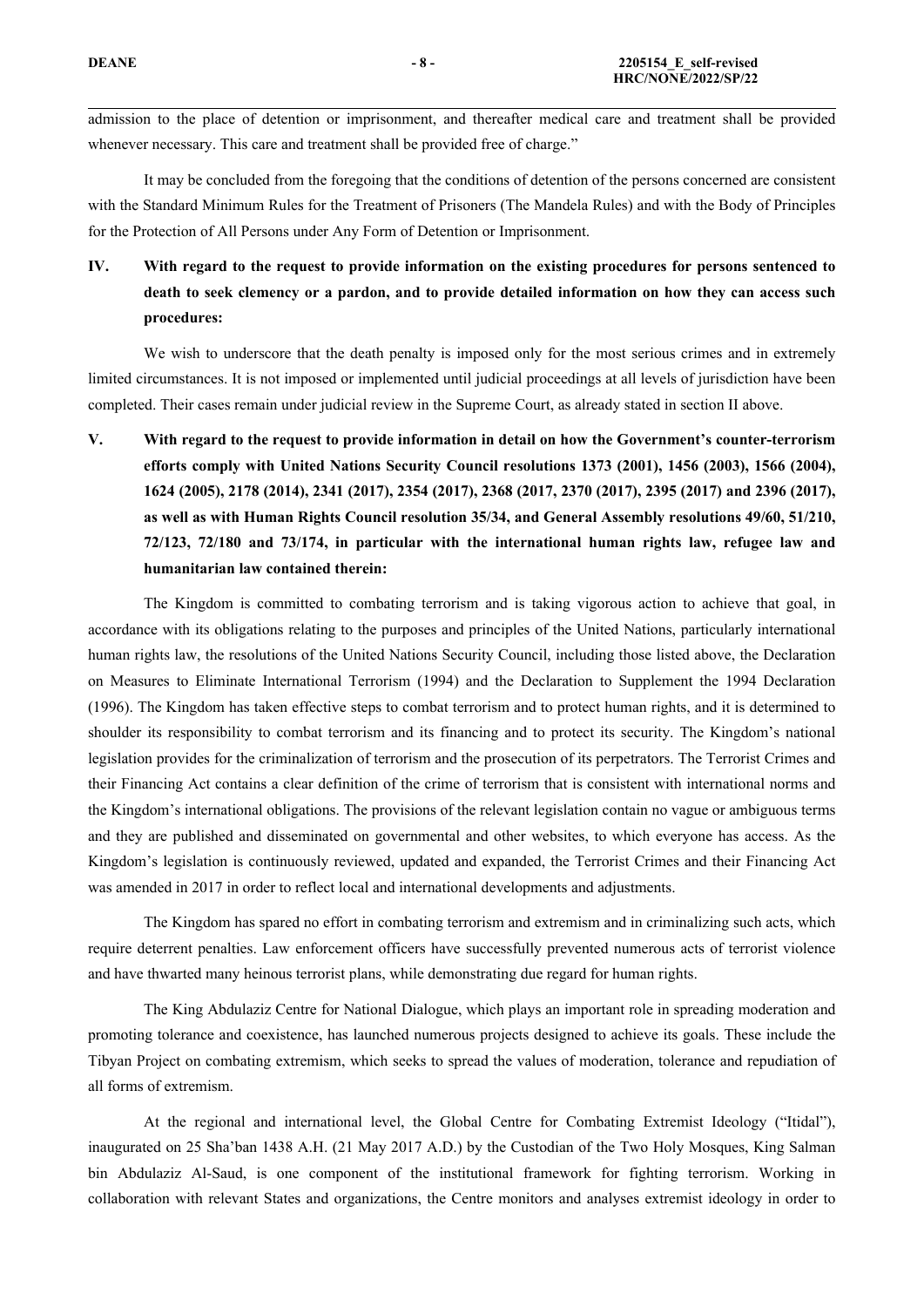confront and preven<sup>t</sup> it. These efforts are consistent with the Kingdom'<sup>s</sup> aforementioned obligations.

The Kingdom has played an effective and influential role in maintaining security and tackling the phenomenon of terrorism by adopting the requisite measures, including security and intellectual strategies for confronting terrorism, the imposition of financial restrictions and the protection and promotion of human rights.

It is clear from the foregoing that the information contained in the joint communication is inaccurate and comprises false allegations and assertions. The measures taken against the persons in question are consistent with and do not violate the international human rights treaties and norms that are of relevance to the allegations. They are also consistent with the Kingdom'<sup>s</sup> obligations, including those stemming from its accession to the Convention against Torture and Other Cruel, Inhuman or Degrading Treatment or Punishment, and with the provisions of the Universal Declaration of Human Rights, and of Security Council and General Assembly resolutions aimed at combating terrorism.

The Kingdom draws the attention of the special procedures mandate-holders of the Human Rights Council who participated in the dispatch of the communication to the Code of Conduct for Special Procedures Mandate-holders of the Human Rights Council adopted by resolution 5/2 of 18 June 2007, in particular the following provisions:

1. The mandate-holders should carry out their mandate while fully respecting the national legislation and regulations of the country wherein they are exercising their mission. Where an issue arises in this regard, mandateholders should adhere strictly to the provisions of Regulation 1 (e) of the Regulations (article 4 (3) of the Code of Conduct).

2. The mandate-holders should give due consideration to the information provided on cases in carrying out their mandates (article 6 (a) of the Code of Conduct).

3. The information provided by the Kingdom regarding cases should be taken into account in <sup>a</sup> comprehensive manner (article 6 (b) of the Code of Conduct).

4. All information regarding cases, particularly assertions and allegations that the mandate-holders receive from sources, should be evaluated in light of internationally recognized human rights standards relevant to their mandate, and of international conventions to which the State concerned is <sup>a</sup> party (article 6 (c) of the Code of Conduct).

5. They should ensure that communications are not manifestly unfounded or politically motivated (article 9 (a) of the Code of Conduct).

6. They should ensure that the person or group of persons submitting the communication are acting in good faith in accordance with human rights principles, are free from politically motivated stands or stands that are contrary to the provisions of the Charter of the United Nations, and claim to have direct or reliable knowledge of the violations substantiated by clear information (article 9 (d) of the Code of Conduct).

7. They should ensure that the communication is not exclusively based on reports disseminated by mass media (article 9 (e) of the Code of Conduct).

8. They should bear in mind the need to ensure that their personal political opinions are without prejudice to the execution of their mission, and to base their conclusions and recommendations on objective assessments of human rights situations (article 12 (a) of the Code of Conduct).

9. In implementing their mandate, they should show restraint, moderation and discretion so as not to undermine the recognition of the independent nature of their mandate or the environment necessary for the proper discharge of the said mandate (article 12 (b) of the Code of Conduct).